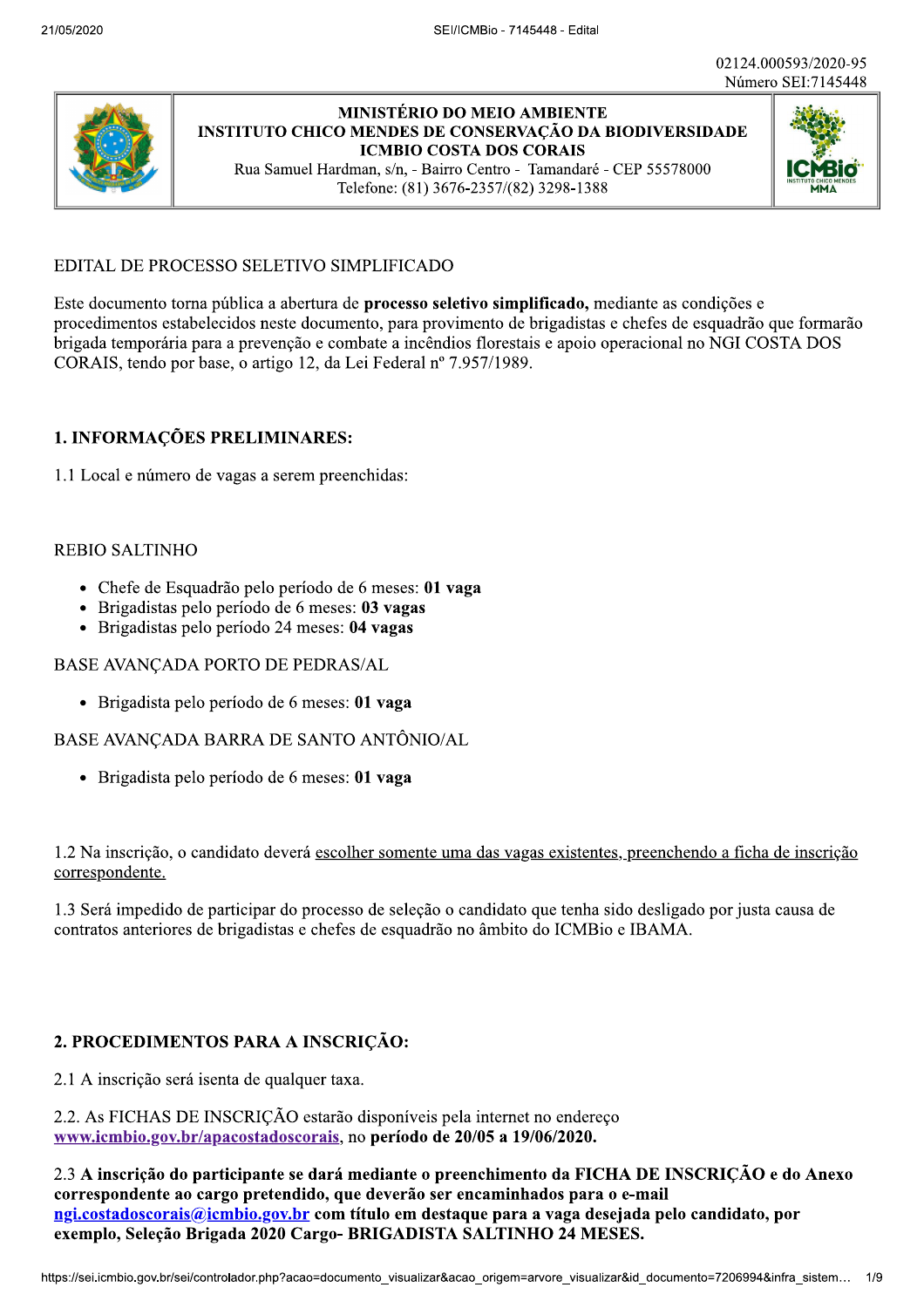2.4 Documentos necessários para a contratação, com cópias legíveis, sob risco de não aceitação, não sendo necessária autenticação cartorial, que deverão ser apresentadas quando da convocação para contratação:

2.4.1 CPF e documento de identificação oficial com foto (RG, CNH...)

2.4.2 CNH (categorias B, C, D ou E) - Apenas para a vaga de Chefe de Esquadrão.

2.4.3 Atestado Médico, comprovando que se encontram "APTOS a realizar atividades físicas", emitido nos últimos 30 (trinta) dias ou quando do momento da contratação. Em caso de impossibilidade de emissão devido aos atendimentos emergenciais relacionados a pandemia de COVID-19, o contratante estabelecerá prazo a ser informado.

2.4.4 Comprovante de Residência (Conta de água, luz, telefone, etc.) ou declaração de residência assinada pelo candidato.

2.4.5 Comprovante de Tipagem Sanguínea e Fator RH.

2.4.6 Comprovante de Escolaridade (ou Declaração de que sabe ler e escrever).

2.4.7. Anexo I (apenas para a vaga de brigadistas) ou Anexo II (apenas para a vaga de chefes de esquadrão) preenchido.

#### 2.4.8. As comprovações, das experiências de trabalho e das capacitações realizadas informadas no anexo I ou no anexo II, deverão ser escaneadas e enviadas para o endereço de e-mail ngi.costadoscorais@icmbio.gov.br, para complementação da inscrição.

2.5 Somente será aceita inscrição do candidato que encaminhar as comprovações conforme especificado no item anterior.

2.5.1. Cópias de toda a documentação relacionada nos itens 2.3 e 2.4, juntamente com os originais, deverão ser apresentadas quando da convocação para contratação.

2.6 Não poderão participar do presente processo seletivo simplificado servidores da Administração direta ou indireta da União, dos Estados, do Distrito Federal e dos Municípios, bem como de empregados ou servidores de suas subsidiárias e controladas.

# 3. PROCESSO DE AVALIAÇÃO E CLASSIFICAÇÃO:

3.1 A avaliação e a classificação serão realizadas pela análise da experiência profissional apresentada nos currículos e comprovações entregues pelos candidatos a Brigadistas e Chefe de Esquadrão. A nota máxima para as vagas de brigadistas será de 175 pontos e a nota máxima para as vagas de chefe de esquadrão será de 185 pontos, conforme especificado, nos itens 3.2 e 3.3:

#### **3.2 PARA BRIGADISTA:**

3.2.1. Até 48 pontos por tempo de contrato como brigadista de prevenção e combate a incêndios florestais concluídos em áreas integrantes do SISNAMA – Sistema Nacional do Meio Ambiente no Brasil (2 pontos a cada mês trabalhado).

3.2.2. Até 60 pontos por tempo de contrato como chefe de esquadrão de prevenção e combate a incêndios florestais concluídos em áreas integrantes do SISNAMA – Sistema Nacional do Meio Ambiente no Brasil (2,5 pontos a cada mês trabalhado).

3.2.3. Até 18 pontos por tempo de contrato com empresas prestadoras de servicos em unidades de conservação integrantes do Sistema Nacional de Unidades de Conservação – SNUC, no desenvolvimento das seguintes atividades de apoio a gestão em unidades de conservação: serviços de manutenção, limpeza, apoio administrativo, portaria, vigilância patrimonial, motorista ou tratorista. (0,3 ponto a cada mês trabalhado).

3.2.4. Até 16 pontos por cursos de formação de brigada de prevenção e combate a incêndios florestais, com o mínimo de 40 horas/aulas, constituídos por aulas práticas e teóricas (4 pontos por cada curso aprovado).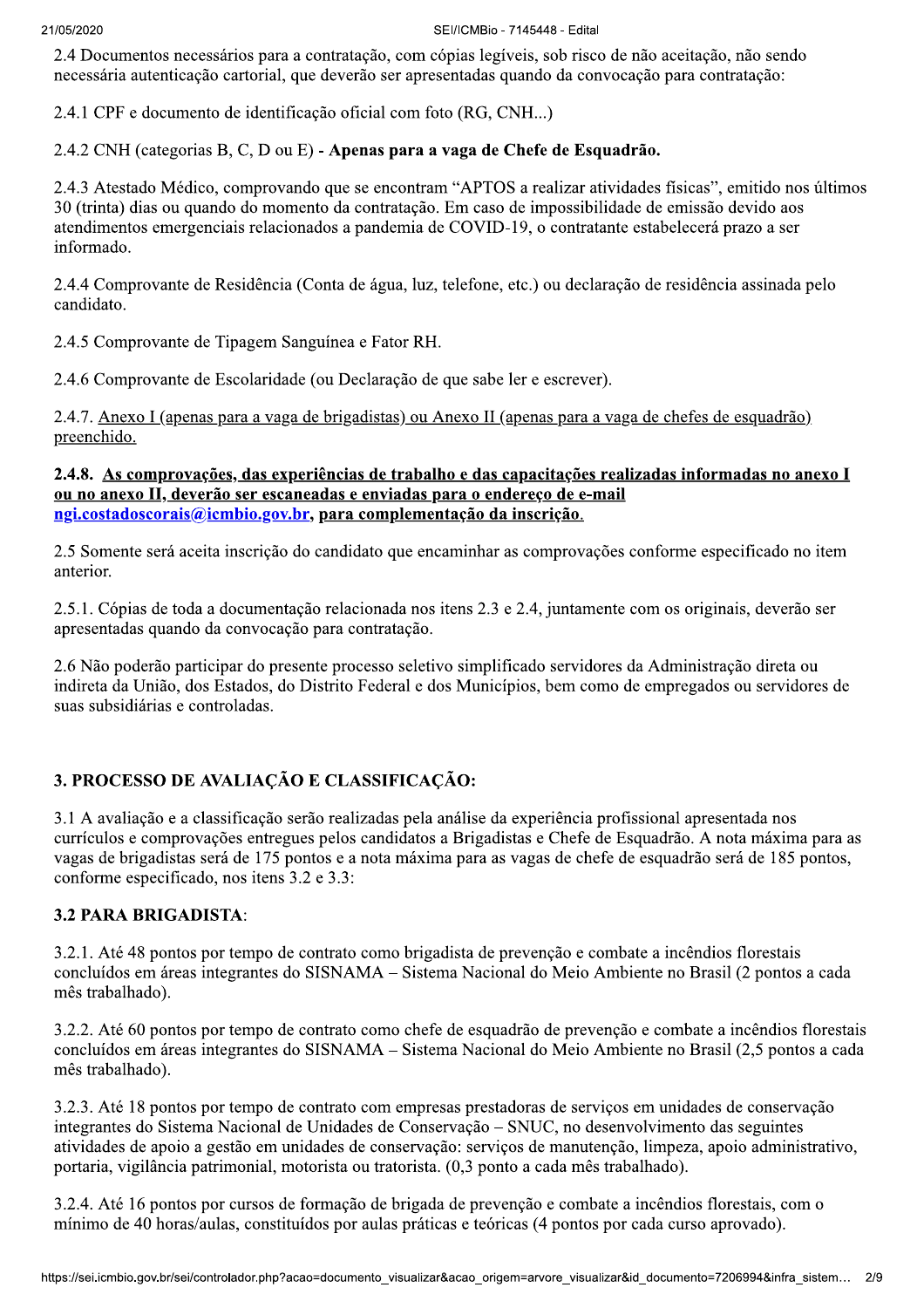3.2.5. Até 12 pontos pelos seguintes cursos: mecânica de automóveis, operador de motosserra, operador de motobomba, operador de roçadeira, operador de máquinas agrícolas ou florestais, primeiros socorros, guia de ecoturismo, condutor de visitantes, interpretação ambiental, monitor ambiental, manejo de trilhas interpretativas, vigilante, monitoramento de biodiversidade. (1 ponto para cada curso com carga horária de 8 a 36 horas e 2 pontos para cada curso com carga horária acima de 36 horas).

3.2.6. Até 15 pontos por tempo de participação em operações de combate a incêndios florestais ampliados em apoio a outras unidades de conservação que não a de lotação contratual como brigadista ou chefe de esquadrão de prevenção e combate a incêndios florestais (0,5 ponto a cada dia de operação).

3.2.7. Até 6 pontos por tempo de trabalho voluntário em unidades de conservação integrantes do Sistema Nacional de Unidades de Conservação – SNUC. (0,5 pontos a cada mês de trabalho voluntário).

### **3.3 PARA CHEFE DE BRIGADA:**

3.3.1. Até 48 pontos por tempo de contrato como brigadista de prevenção e combate a incêndios florestais concluídos em áreas integrantes do SISNAMA – Sistema Nacional do Meio Ambiente no Brasil (2 pontos a cada mês trabalhado).

3.3.2. Até 66 pontos por tempo de contrato como chefe de esquadrão de prevenção e combate a incêndios florestais concluídos em áreas integrantes do SISNAMA – Sistema Nacional do Meio Ambiente no Brasil (2,75 pontos a cada mês trabalhado).

3.3.3. Até 18 pontos por tempo de contrato com empresas prestadoras de serviços em unidades de conservação integrantes do Sistema Nacional de Unidades de Conservação – SNUC, no desenvolvimento das seguintes atividades de apoio a gestão em unidades de conservação: serviços de manutenção, limpeza, apoio administrativo, portaria, vigilância patrimonial, motorista ou tratorista. (0,3 ponto a cada mês trabalhado).

3.3.4. Até 16 pontos por cursos de formação de brigada de prevenção e combate a incêndios florestais, com o mínimo de 40 horas/aulas, constituídos por aulas práticas e teóricas (4 pontos por cada curso aprovado).

3.3.5. Até 12 pontos pelos seguintes cursos: direção defensiva, direção de veículos 4x4, direção com carga perigosa, mecânica de automóveis, operador de motosserra, operador de motobomba, operador de maquinas agrícolas ou florestais, primeiros socorros, condutor de visitantes, interpretação ambiental, monitor ambiental, guia de ecoturismo, manejo de trilhas interpretativas, vigilância, monitoramento de biodiversidade. (1 ponto para cada curso com carga horária de 8 a 36 horas e 2 pontos para cada curso com carga horária acima de 36 horas).

3.3.6. Até 15 pontos por participação em operações de combate a incêndios florestais ampliados em apoio a outras unidades de conservação que não a de lotação contratual como brigadista ou chefe de esquadrão de prevenção e combate a incêndios florestais. (0,5 pontos a cada dia de operação).

3.3.7. Até 6 pontos por trabalho voluntário em unidades de conservação integrantes do Sistema Nacional de Unidades de Conservação – SNUC. (0,5 pontos a cada mês de trabalho voluntário).

3.3.8. Até 4 pontos por habilitação (CNH) nas modalidades D ou E.

3.4. Havendo empate, observar-se-á o seguinte critério para o desempate, na seguinte ordem:

3.4.1. Tiver maior idade:

3.4.2. Tiver maior grau de escolaridade.

3.5. Os candidatos a brigadistas que obtiverem nota zero na pontuação geral estarão reprovados.

3.6. Os candidatos a chefe de esquadrão que obtiverem nota zero na pontuação geral ou que somente pontuarem no critério habilitação nas modalidades D ou E, item 3.3.8, estarão reprovados.

3.7. É de responsabilidade da UC, uma vez de posse da avaliação e classificação final contendo a nota final geral dos candidatos, dar publicidade imediata dos resultados, fixando as listas em local público ou disponibilizando online.

3.8. O resultado final do processo seletivo simplificado será divulgado dia 25/06/2020, na sede do NGI Costa dos Corais, localizado no CEPENE, em Tamandaré/PE, na sede da Rebio Saltinho e nas Bases Avançadas de Porto de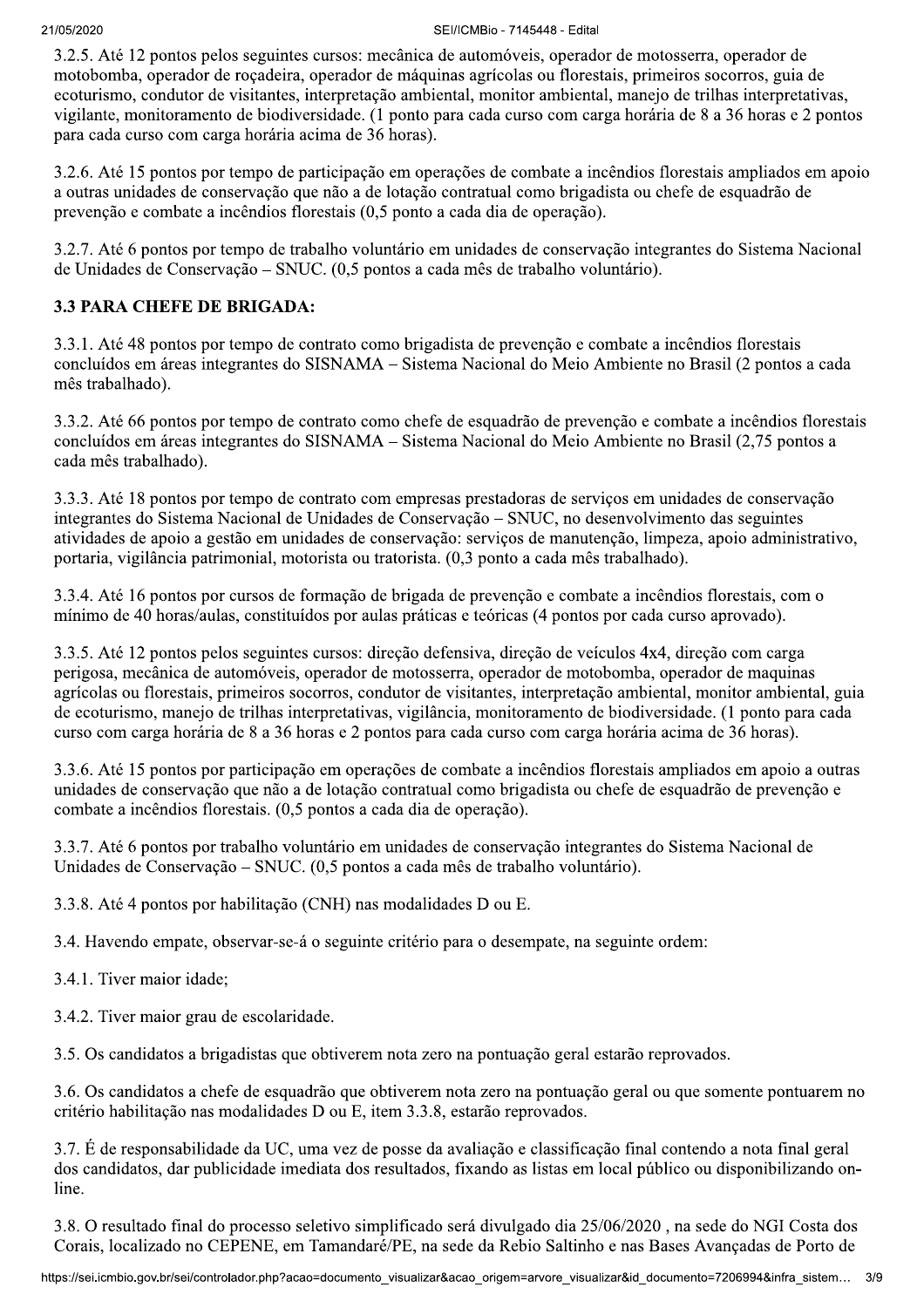Pedra e Barra de Santo Antônio, bem como no site www.icmbio.gov.br/apacostadoscorais.

3.9 Os candidatos selecionados e classificados deverão manter atualizados seus endereços para convocação para contatação.

3.10 A convocação para contratação dos candidatos selecionados será realizada nas seguintes datas:

a) Para brigadistas de 24 meses: 20 a 24/07/2020, para início dos trabalhos em 01/08/2020.

b) Para brigadistas de 06 meses: 26 a  $30/10/2020$ , para início dos trabalhos em  $01/11/2020$ .

### 4. QUAIS SERÃO OS CANDIDATOS SELECIONADOS PARA A FUNCÃO DE CHEFES DE **ESQUADRÃO E BRIGADISTAS**

4.1. Os candidatos melhor classificados conforme avaliação curricular, com maior número de pontos. A convocação e contratação obedecerão à ordem de classificação.

4.2. A aprovação no Processo Seletivo Simplificado não assegura o direito à contratação, que deverá atender à oportunidade e conveniência das necessidades da Administração Pública.

4.3. É requisito para a contratação temporária ser brasileiro ou gozar das prerrogativas legais correspondentes.

4.4. É requisito para a contratação temporária estar em dia com suas obrigações militares (sexo masculino) e eleitorais, a ser demonstrado por comprovação apta, assim considerada original ou cópia legível do certificado de reservista e certidões extraídas pela Justica Eleitoral.

4.5. É requisito para a contratação temporária não ser servidor da Administração direta ou indireta da União, dos Estados, do Distrito Federal e dos Municípios, nem empregado ou servidor de suas subsidiárias e controladas, ressalvadas as hipóteses do inciso XVI do art. 37 da CRFB/88 e do §1º do art. 6º da Lei nº 8.745/93".

4.6. É requisito para a contratação temporária não ter firmado contrato temporário com o ICMBio e IBAMA nos últimos dois anos até a data da nova contratação.

4.7. É requisito para a contratação temporária possuir 18 (dezoito) anos completos até a data do término das inscrições.

# 5. RESULTADO FINAL E CONTRATACÃO

5.1. O candidato convocado deverá apresentar-se em data a ser informada para contração, devendo apresentar os seguintes documentos:

5.2.1. Dados Bancários exclusivamente do candidato - Cópia do Cartão Bancário ou documento de abertura de conta corrente (não será aceita conta poupança);

5.2.2. Carteira Profissional de Trabalho e número de inscrição no PIS/PASEP (podendo ser o número de cadastro do Cartão Cidadão).

5.2.3. Certificado de reservista para pessoas do sexo masculino.

5.2.4. Título de Eleitor e comprovantes de votação dos últimos dois anos.

5.2.5 Certidão de Nascimento do(s) Filho(s) Menor(es) e Cadastro de Pessoa Física – CPF (até 5 anos e 11 meses de idade ou laudo médico no caso de dependente portador de necessidades especiais, comprovando a idade mental de até 5 (cinco) anos, que deverá ser avaliado pela Junta Médica) (cópia).

5.3. O candidato que não apresentar toda a documentação prevista no Edital para o ato de contratação ficará impedido de ser contratado e será dado prosseguimento a lista de classificação.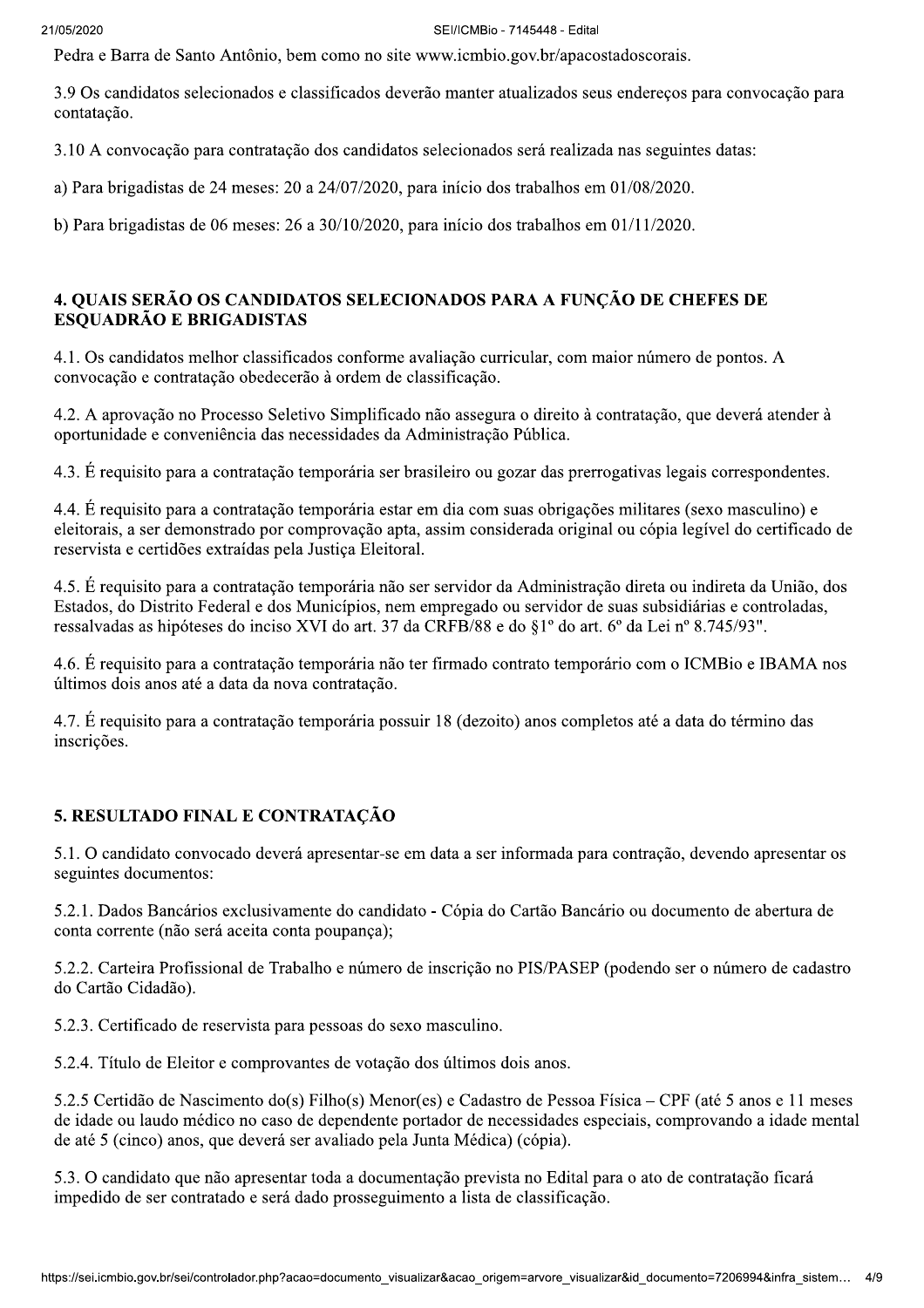#### **6. DOS RECURSOS**

6.1. O candidato que desejar interpor recurso disporá de dois dias úteis, contados do dia seguinte à divulgação do resultado.

6.2. O recurso pode ser interposto em:

6.2.1. formato eletrônico, através do ngi.costadoscorais@icmbio.gov.br;

6.2.2. formato físico, na sede da Unidade de Conservação a que ficarão vinculados os contratados selecionados mediante este Processo Seletivo Simplificado.

6.3. O requerimento deverá ser justificado, explicitando os pontos objeto de recurso.

6.4. Não serão apreciados os recursos que forem apresentados fora do prazo estabelecido, de forma coletiva, sem fundamentação lógica e consistente ou com argumentação idêntica a outros recursos.

6.5. Compete à Comissão Local do Processo Seletivo Simplificado avaliar os recursos apresentados.

6.6. O resultado dos recursos estará disponível no Portal do ICMBio na internet: http://www.icmbio.gov.br/portal/sejaumbrigadista, assim como, no site do NGI Costa dos Corais (www.icmbio.gov.br/apacostadoscorais) e na sede do NGI Costa dos Corais e nas Bases Avancadas de Porto de Pedras e Barra de Santo Antônio.

# 7. SALÁRIO

7.1. Para a vaga de Chefe de Esquadrão: 1,5 Salário Mínimo acrescido dos auxílios legais.

7.2. Para a vaga de Brigadista: 1 Salário Mínimo acrescido dos auxílios legais.

#### 8. DISPOSIÇÕES FINAIS

8.1. Os prazos que tenham início e fim em dias não úteis serão prorrogados para o dia útil subsequente.

8.2. A carga horária pode ser cumprida conforme demanda da Unidade de Conservação, em regime de exclusividade, podendo ser diurna e/ou noturna, incluindo finais de semana, em escala de revezamento, observado o interesse da Administração Pública.

8.3. A convocação será efetivada conforme a necessidade de pessoal, obedecendo a ordem de classificação no processo seletivo.

8.4. A especificação das atividades que serão desenvolvidas serão aquelas elencadas nos respectivos contratos individuais de trabalho temporário.

8.5. O contrato individual de trabalho temporário poderá ser extinto sem direito a indenização pelo término do prazo contratual por iniciativa do contratado, devendo, neste caso, haver comunicação por parte do contratado com a antecedência mínima de trinta dias.

8.6. O contrato poderá ser também extinto por iniciativa do órgão por questão de conveniência administrativa, o que importará no pagamento ao contratado de indenização correspondente à metade do valor que lhe caberia até a conclusão do prazo originalmente previsto.

8.7. O contrato poderá, ainda, ser extinto sem direito a indenização nos seguintes casos:

8.7.1. Infração disciplinar grave cometida pelo contratado nos termos do art. 132, incisos I a VII e IX a XIII da Lei nº 8.112/90, conforme previsão no art. 11 da Lei nº 8.745/93;

8.7.2. Registro recorrente de faltas injustificadas, superior a 10 (dez) dias, no período de vigência do contrato, incluindo possível renovação contratual;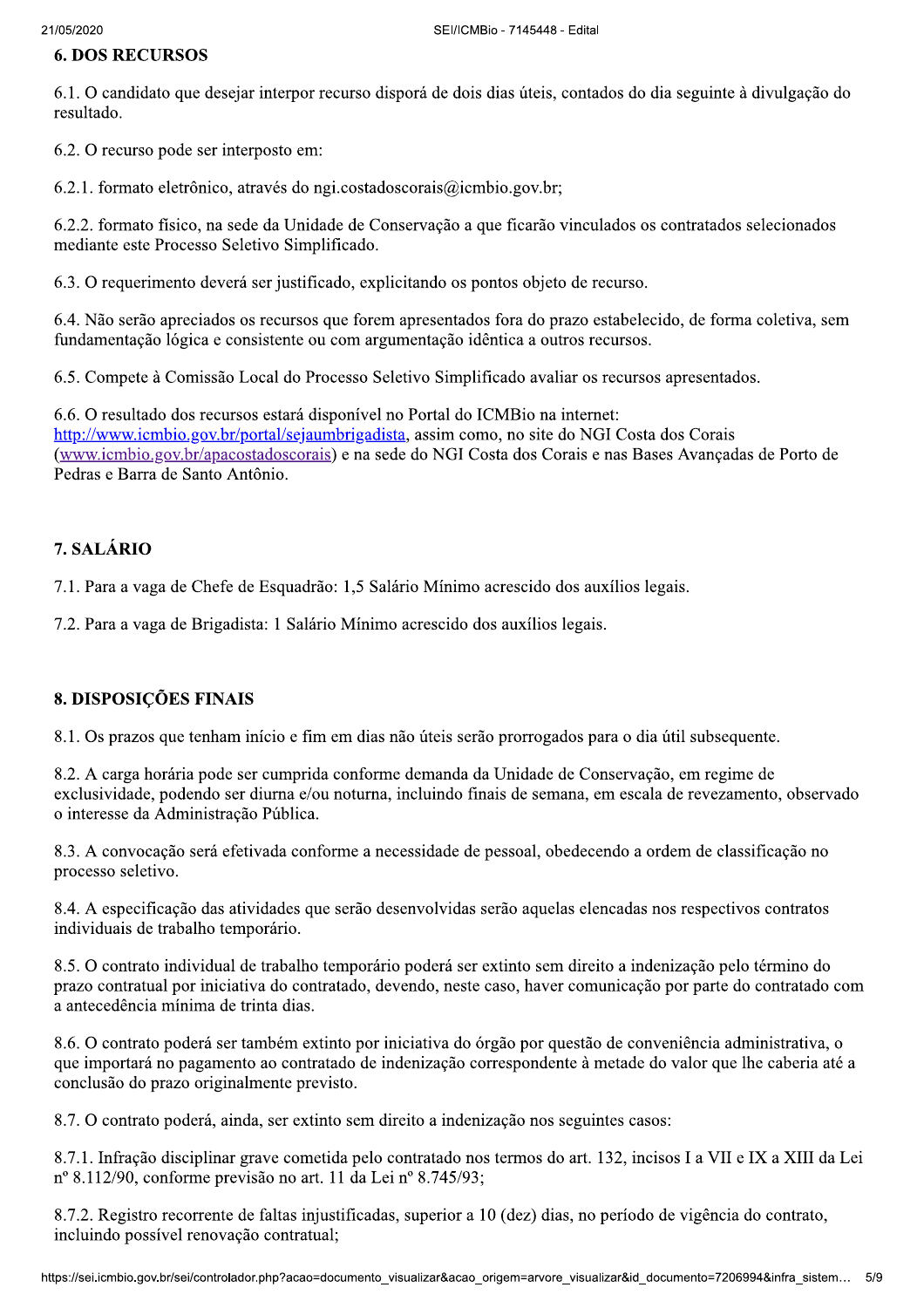#### 21/05/2020

#### SEI/ICMBio - 7145448 - Edital

8.7.3. Identificação de doença pré-existente, sabida e não declarada anteriormente, que possa vir a comprometer o desempenho ou coloque em risco a saúde do contratado.

8.8. Salvo nos casos de término do prazo contratual e de extinção antecipada por conveniência administrativa, a Administração poderá proceder à convocação dos demais aprovados, na estrita conformidade da ordem classificatória do Processo Seletivo Simplificado. Nesse caso, a duração do novo contrato dar-se-á até a conclusão do prazo inicialmente previsto no contrato rescindido, admitida a renovação, caso esta ainda fosse possível no contrato extinto antecipadamente.

8.9. É de responsabilidade do candidato acompanhar o andamento do Processo Seletivo Simplificado, bem como manter seu endereço e telefones atualizados.

8.10. É de responsabilidade do candidato prestar informações verdadeiras.

8.11. O Processo Seletivo Simplificado terá validade de 01 (um) ano.

Tamandaré/PE, 15 de maio de 2020.

# **ANEXO I - BRIGADISTAS**

| <b>CRITÉRIOS NO EDITAL 2020</b>                                                                                                                                                                                                                                        | <b>CRITÉRIOS</b><br><b>RESUMIDOS</b> | PONTUAÇÃO<br><b>POR</b><br><b>UNIDADE</b> | <b>PONTUAÇÃO DE ITENS</b><br>MÁXIMA | NÚMERO | <b>TOTAL</b> |
|------------------------------------------------------------------------------------------------------------------------------------------------------------------------------------------------------------------------------------------------------------------------|--------------------------------------|-------------------------------------------|-------------------------------------|--------|--------------|
| Tempo de contrato como brigadista de<br>prevenção e combate a incêndios<br>florestais em áreas integrantes do<br>Sistema Nacional de Unidades de<br>Conservação da Natureza ou em Terras<br>Indígenas (2 pontos a cada mês<br>trabalhado).<br>Até 24 meses.            | Contrato de<br>brigadista            |                                           | 48                                  |        |              |
| Tempo de contrato como chefe de<br>esquadrão de prevenção e combate a<br>incêndios florestais em áreas integrantes<br>do Sistema Nacional de Unidades de<br>Conservação da Natureza ou em Terras<br>Indígenas. (2,5 pontos a cada mês<br>trabalhado).<br>Até 24 meses. | Contrato de<br>chefe de<br>esquadrão | 2,5                                       | 60                                  |        |              |
| Tempo de contrato com empresas<br>prestadoras de serviços em unidades de<br>conservação integrantes do Sistema<br>Nacional de Unidades de Conservação -                                                                                                                | Contrato<br>lterceirizado<br>lem UC  | 0,3                                       | 18                                  |        |              |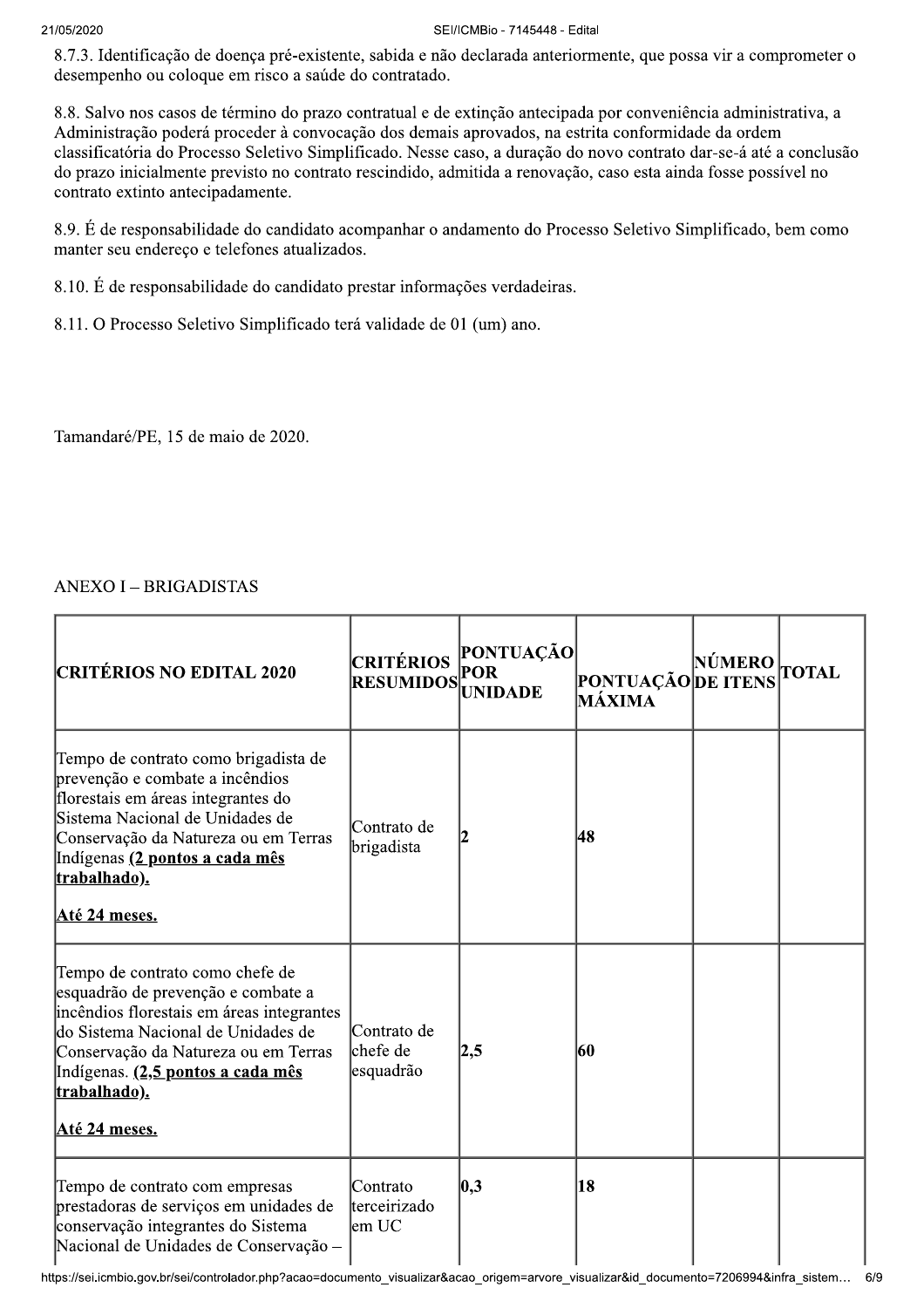| 21/05/2020                                                                                                                                                                                                                                                                                                                                                                                                                                                                                                                                  |                                            | SEI/ICMBio - 7145448 - Edital                                                                                  |    |  |
|---------------------------------------------------------------------------------------------------------------------------------------------------------------------------------------------------------------------------------------------------------------------------------------------------------------------------------------------------------------------------------------------------------------------------------------------------------------------------------------------------------------------------------------------|--------------------------------------------|----------------------------------------------------------------------------------------------------------------|----|--|
| SNUC, no desenvolvimento das<br>seguintes atividades de apoio a gestão<br>em unidades de conservação: serviços de<br>manutenção, limpeza, apoio<br>administrativo, portaria, vigilância<br>patrimonial, motorista ou tratorista. (0,3<br>pontos a cada mês trabalhado).<br>Até 60 meses.                                                                                                                                                                                                                                                    |                                            |                                                                                                                |    |  |
| Cursos de formação de brigada de<br>prevenção e combate a incêndios<br>florestais, com o mínimo de 40<br>horas/aulas, constituídos por aulas<br>práticas e teóricas (4 pontos por cada<br><u>curso aprovado).</u><br>Até 4 cursos.                                                                                                                                                                                                                                                                                                          | Curso de<br>brigada                        | 14                                                                                                             | 16 |  |
| Cursos de: mecânica de automóveis,<br>operador de motosserra, operador de<br>motobomba, operador de roçadeira,<br>operador de máquinas agrícolas ou<br>florestais, primeiros socorros, guia de<br>ecoturismo, condutor de visitantes,<br>interpretação ambiental, monitor<br>ambiental, manejo de trilhas<br>interpretativas, monitoramento de<br>biodiversidade. ( <b>1 ponto a cada curso</b><br><u>com carga horária de 8 a 36 horas e 2</u><br><u>pontos a cada curso com carga horária</u><br><u>acima de 36 horas). Até 6 cursos.</u> | Curso<br>específico                        | 1 (curso com<br>carga horária<br>de 8 a 36<br>horas)<br>2 (curso com<br>carga horária<br>acima de 36<br>horas) | 12 |  |
| Participação em operações de combate a<br>incêndios florestais ampliados em apoio<br>a outras unidades de conservação que<br>não a de lotação contratual como<br>brigadista ou chefe de esquadrão de<br>prevenção e combate a incêndios<br>florestais (0,5 pontos a cada dia de<br><u> operação).</u><br><u>Até 30 dias. </u>                                                                                                                                                                                                               | Participação<br>em combate<br>lem outra UC | 0,5                                                                                                            | 15 |  |
| Tempo de trabalho voluntário em<br>unidades de conservação integrantes do<br>Sistema Nacional de Unidades de<br>Conservação – SNUC. (0,5 pontos a<br><u>cada mês de trabalho voluntário).</u><br><u>Até 12 meses.</u>                                                                                                                                                                                                                                                                                                                       | Trabalho como<br>voluntário em 0,5<br>UС   |                                                                                                                | 16 |  |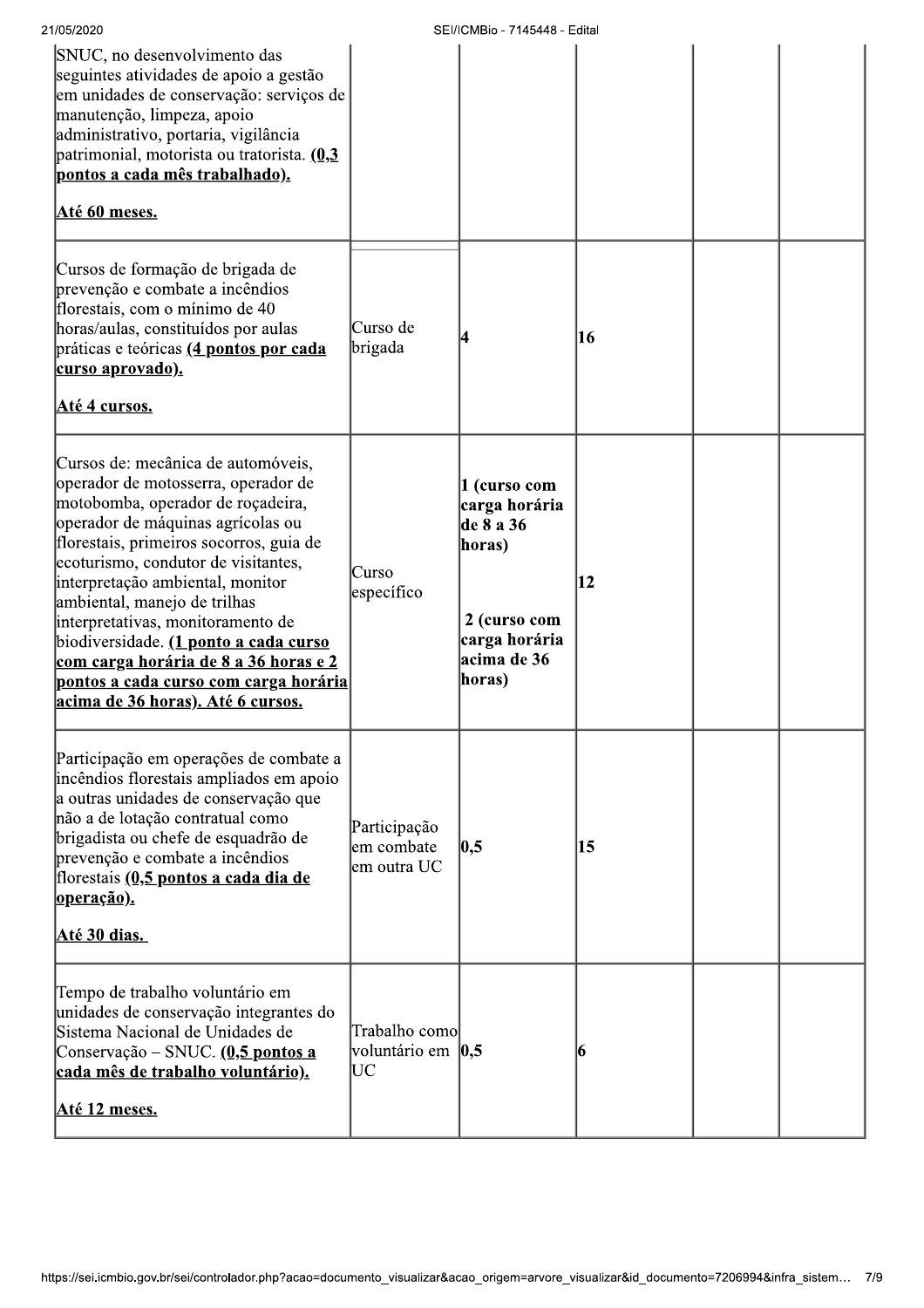# $ANEXO$  II – CHEFES DE ESQUADRÃO

| <b>CRITÉRIOS NO EDITAL 2020</b>                                                                                                                                                                                                                                                                                                                                                                                                                                        | <b>CRITÉRIOS</b><br><b>RESUMIDOS</b> | <b>PONTUAÇÃO</b><br>POR<br><b>UNIDADE</b>            | <b>PONTUAÇÃO DE ITENS</b><br>MÁXIMA | NÚMERO | <b>TOTAL</b> |
|------------------------------------------------------------------------------------------------------------------------------------------------------------------------------------------------------------------------------------------------------------------------------------------------------------------------------------------------------------------------------------------------------------------------------------------------------------------------|--------------------------------------|------------------------------------------------------|-------------------------------------|--------|--------------|
| Tempo de contrato como brigadista de<br>prevenção e combate a incêndios<br>florestais concluídos em áreas<br>integrantes do Sistema Nacional de<br>Unidades de Conservação da Natureza<br>ou em Terras Indígenas. (2 pontos a<br>cada mês trabalhado). Até 24 meses.                                                                                                                                                                                                   | Contrato de<br>brigadista            |                                                      | 48                                  |        |              |
| Tempo de contrato como chefe de<br>esquadrão de prevenção e combate a<br>incêndios florestais concluídos em áreas<br>integrantes do Sistema Nacional de<br>Unidades de Conservação da Natureza<br>ou em Terras Indígenas. (2,75 pontos a<br>cada mês trabalhado).<br><u>Até 24 meses.</u>                                                                                                                                                                              | Contrato de<br>chefe de<br>esquadrão | 2,75                                                 | 66                                  |        |              |
| Tempo de contrato com empresas<br>prestadoras de serviços em unidades de<br>conservação integrantes do Sistema<br>Nacional de Unidades de Conservação -<br>SNUC, no desenvolvimento das<br>seguintes atividades de apoio a gestão<br>em unidades de conservação: serviços de terceirizado<br>manutenção, limpeza, apoio<br>administrativo, portaria, vigilância<br>patrimonial, motorista ou tratorista. 0,3<br>pontos a cada mês trabalhado).<br><u>Até 60 meses.</u> | Contrato<br>em UC                    | $ 0,3\rangle$                                        | 18                                  |        |              |
| Cursos de formação de brigada de<br>prevenção e combate a incêndios<br>florestais, com o mínimo de 40<br>horas/aulas, constituídos por aulas<br>práticas e teóricas. (4 pontos por cada<br>curso aprovado).<br>Até 4 cursos.                                                                                                                                                                                                                                           | Curso de<br> brigada                 |                                                      | 16                                  |        |              |
| Cursos de: direção defensiva, direção de<br>veículos 4x4, direção com carga<br>perigosa, mecânica de automóveis,<br>operador de motosserra, operador de<br>motobomba, operador de maquinas<br>agrícolas ou florestais, primeiros                                                                                                                                                                                                                                       | Curso<br>específico                  | 1 (curso com<br>carga horária<br>de 8 a 36<br>horas) | 12                                  |        |              |